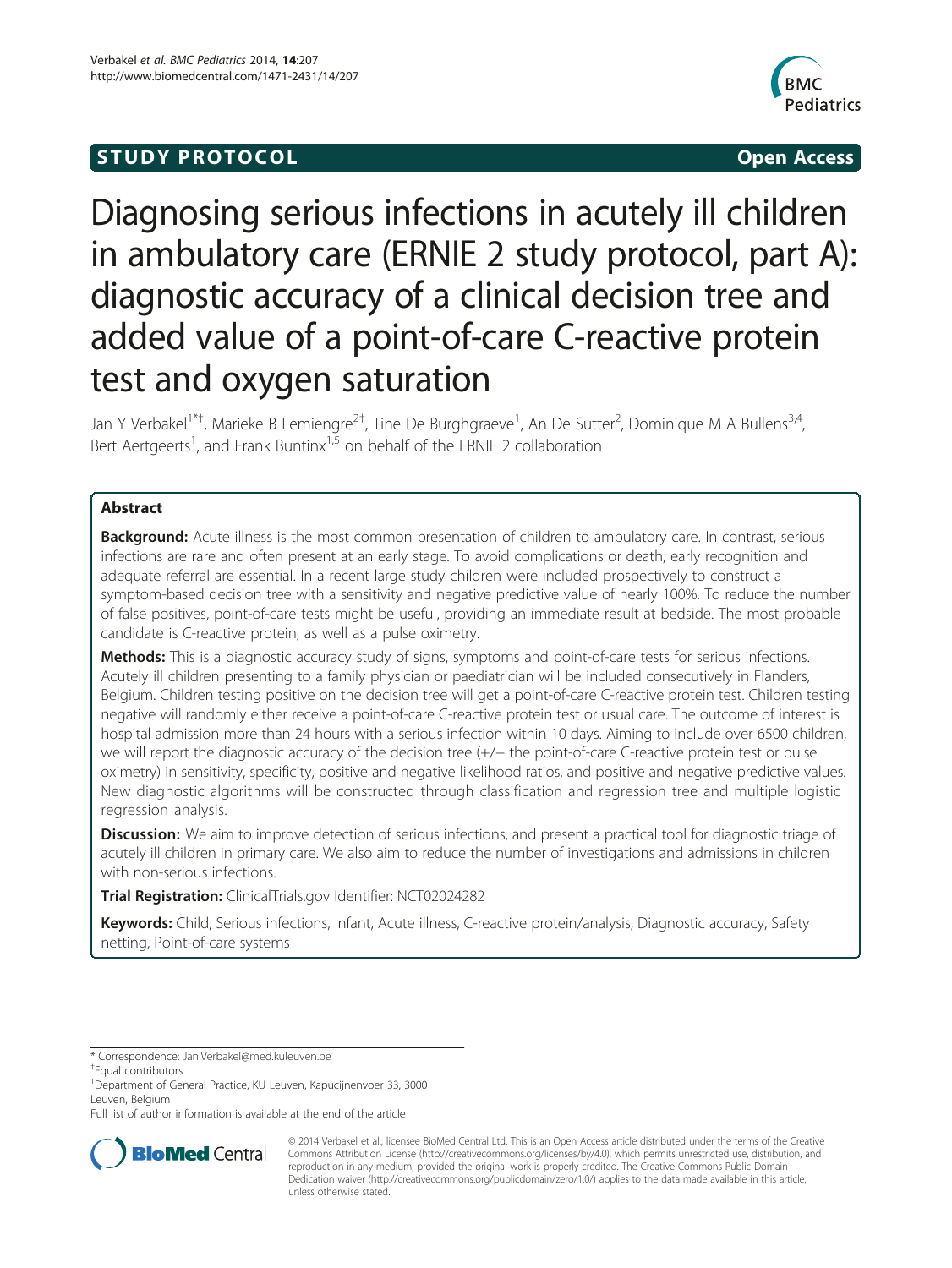#### Background

Acute illness is the most common reason for encounter of children attending ambulatory care.

In a primary care setting, less than 1% of children assessed will have a serious illness [[1\]](#page-6-0). The incidence of serious infections in children is assumed to be 5 to 10 times higher at the paediatric emergency department [[2](#page-6-0)]. Febrile illness accounts for 20% of all paediatric ED visits [[3\]](#page-6-0).

Serious infections are rare in children in developed countries, but associated with considerable morbidity and mortality [[4\]](#page-6-0). In Flanders, infectious diseases are responsible for 8.0% of all deaths in children under the age of one year, and for 13.6% of deaths in children aged 1 to 14 years [[1,5\]](#page-6-0). These numbers are comparable to death rates previously reported in the UK [[6\]](#page-6-0). Serious infections in children are usually defined as sepsis, meningitis, pneumonia, pyelonephritis, gastroenteritis with dehydration, osteomyelitis, complicated abscess, viral respiratory infection with hypoxia, and cellulitis [[7\]](#page-6-0). The mortality of meningococcal disease can be as high as 25% [\[8\]](#page-6-0). Besides this, approximately 7% of children who survive bacterial meningitis suffer from hearing loss [\[9](#page-6-0)].

Serious infections need to be distinguished from the vast majority of self-limiting viral conditions in children. Those few children with a serious infection can present at an early stage when the severity of the infection is not yet apparent [[4](#page-6-0)]. At that point, their symptoms tend to mimic those of children with a non-serious illness. The rapid deterioration could cause a diagnosis to be missed at first contact, sometimes with severe consequences. Early recognition and adequate referral of serious infections are of vital importance to avoid complications. A faster and more accurate recognition of serious diseases could prevent unnecessary investigations, referrals, treatments and hospitalisations in children without serious illness, avoiding traumatic experiences for the child, parental concerns and health care expenditures.

# Assessment of serious infections

Clinicians use signs and symptoms to assess the probability of a serious infection and to decide on further management. To investigate the predictive value of these signs and symptoms, Van den Bruel et al. conducted a trial, which prospectively included almost 4000 children, resulting in a decision tree based on signs and symptoms [[10](#page-6-0)]. This tree had a sensitivity and negative predictive value of nearly 100%. The risk of having a serious infection in children testing positive and thus indicating referral for further testing, however, was approximately 10%. If applied in clinical practice without caution, this decision tree could cause far too many children to be referred to hospital.

Vital signs are uncommonly measured in children in general practice [\[11\]](#page-6-0). If measurement of vital signs would

become part of routine care, they could be useful in detecting serious infections in acutely ill children [\[12,13](#page-6-0)]. A pulse oximetry, alongside other vital signs measurements has shown to differentiate children with serious infections from those with self-limiting infections in paediatric emergency care [[13\]](#page-6-0). Validation of these results in low prevalence settings might aid clinicians to measure vital signs objectively.

A systematic review of the literature in all relevant databases identified the laboratory tests used to detect serious infections in febrile children in ambulatory settings [[14,15\]](#page-6-0). The most probable candidates for this purpose are CRP and procalcitonin (PCT). CRP can predict bacterial aetiology of community-acquired pneumonia [\[16](#page-6-0)]. PCT correlates with severity of urinary tract infections and sepsis and of community-acquired pneumonia in children [[17,18\]](#page-6-0). Despite these promising results, evidence is not yet conclusive and other tests may be valuable as well, urging for a large-scale trial.

POC tests are defined as laboratory and other services provided to patients at bedside. The physician has an immediate result and management can be adjusted accordingly. This makes them especially attractive in situations where a fast decision is warranted, such as urgent-access ambulatory care. They are minimally invasive, and thus relevant in paediatric care.

In diagnostic tests and clinical prediction rules a sensitivity of 100% is hard to achieve, because patients present at different stages in the evolution of their illness. At an early stage classic "red flag" features of serious illnesses tend to be absent. Safety netting is an integral part of the diagnostic process to deal with this situation. Neighbour and Almond et al. defined safety netting and sought clinical consensus about what safety netting should include: (I) the existence of uncertainty and how to communicate this to the patient or parent, (II) what exactly to look out for, (III) guidance on how exactly to seek further help and (IV) what to expect about time course [[19-21](#page-6-0)]. Safety netting strategies and subsequent action should be evaluated on their effect on patient outcome, referral rate, antibiotic prescribing, and parental anxiety. In the ERNIE 2 trial, we will provide formal safety netting to a random sample of all children with a negative result on the decision tree, as described by Lemiengre et al. [[22\]](#page-6-0). This includes a parent leaflet with instructions on how to detect and treat certain symptoms (e.g. fever), or a deterioration of the child's condition, as well as when and how to re-consult the physician.

In this study, we aim to validate this decision tree in a new population and explore the added value of technological tests, such as Point-of-Care (POC) tests in diagnosing serious infection in acutely ill children in ambulatory care.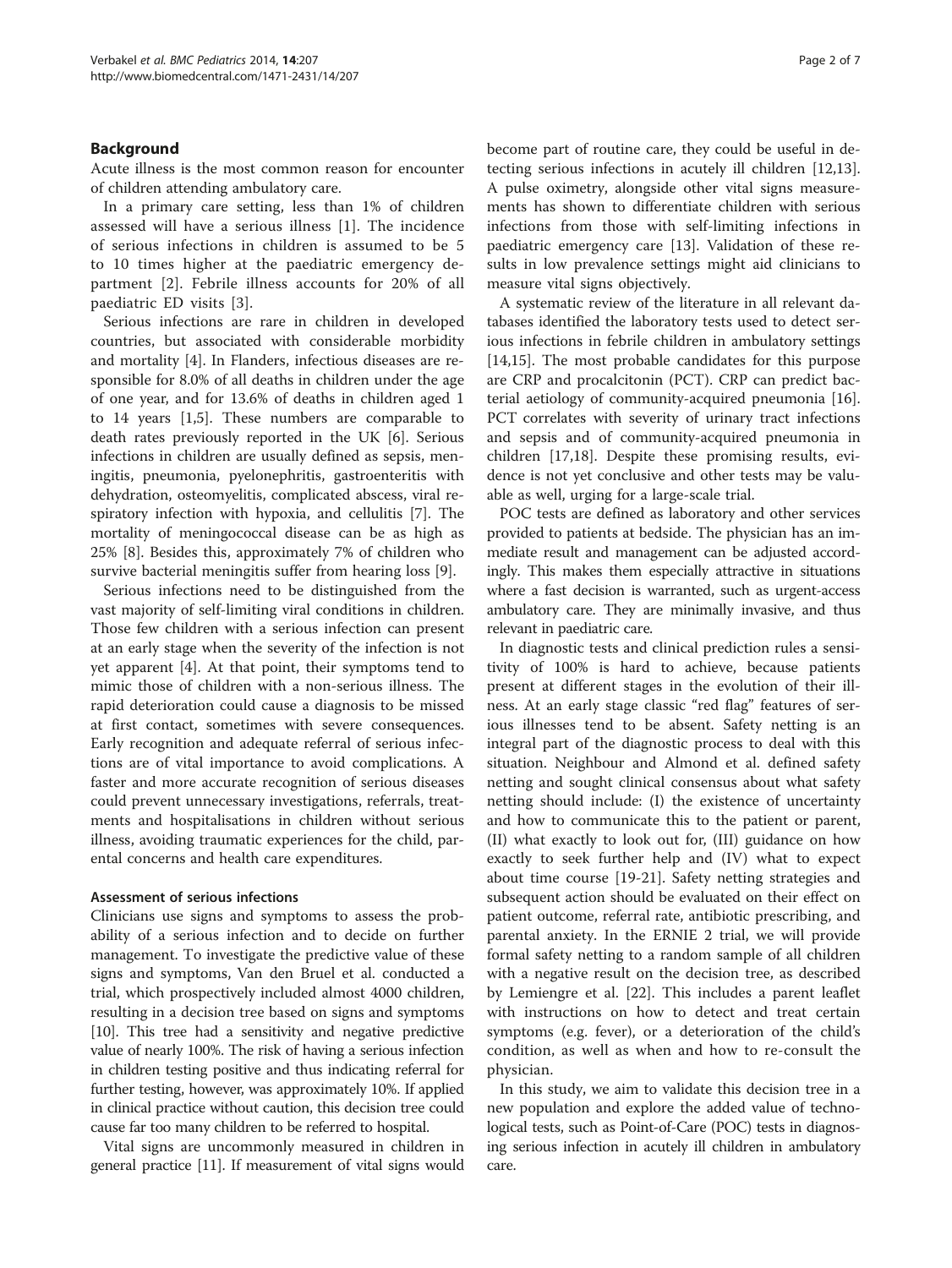This trial is part of the ERNIE2-trial, which also comprehends a cluster randomised controlled trial to evaluate the effect of a POC CRP test and a brief intervention combined with a written safety net advice on additional testing, re-consultation and the antibiotic prescribing rate in acutely ill children not suspected of serious disease in primary care, as described by Lemiengre et al. [[22\]](#page-6-0).

# Methods

# Design

This is a prospective diagnostic accuracy study in ambulatory care (defined as general practice, paediatric outpatient clinics or emergency departments) identifying the diagnostic value of signs, symptoms and technological tests in diagnosing serious infections using hospital admission more than 24 hours for a serious infection as the main outcome measure (Figure 1).

# Participants

Children aged 1 month to 16 years, presenting to a family physician or paediatrician in Flanders, Belgium, with a new acute illness episode of maximum 5 days will be included consecutively. Children will be excluded if the acute illness is caused by merely traumatic or neurological conditions, intoxication, psychiatric or behavioural problem, or an exacerbation of a known chronic condition. If a physician includes the same child twice within 5 days, we will consider the second registration as a repeated measure and discard it subsequently from the analysis. Physicians will be instructed to recruit children consecutively during the inclusion period. If a physician includes less than five children over the study

period, the assumption of consecutive inclusion is probably violated, and his or her results will subsequently be excluded from the analysis.

# Index tests

#### 5-stage decision tree

As part of a thorough history taking and physical examination, we will ask physicians to score the 5-stage decision tree, as developed by Van den Bruel et al. [\[10](#page-6-0)].

Children testing positive on this tree will always get a POC CRP test.

Children testing negative on this tree presenting to primary care will either get a POC CRP test, or usual care, depending on their per practice cluster randomisation, as described by Lemiengre et al. [\[22](#page-6-0)].

# POC CRP test (finger stick)

We searched the literature in multiple databases and performed a survey of manufacturers, completed with personal contacts in order to identify tests that would be marketed shortly for acute infections in children in primary care. For use in children, important criteria of a feasible test are the sample volume  $(<5 \mu l$ ) and the test duration (<5 minutes). Two point-of-care CRP tests (Afinion CRP test on the Afinion AS100 Analyzer, Alere, USA and CRP test on the LifeAssays™ Reader by LifeAssays, Sweden) met our criteria.

A pilot study was performed to determine the userfriendliness of these POC CRP devices. Only the Afinion CRP test on the Afinion AS100 Analyzer met our standards for user-friendliness. It is a user-friendly device, especially because a small drop of blood is enough to perform the test, what makes it perfect for use in

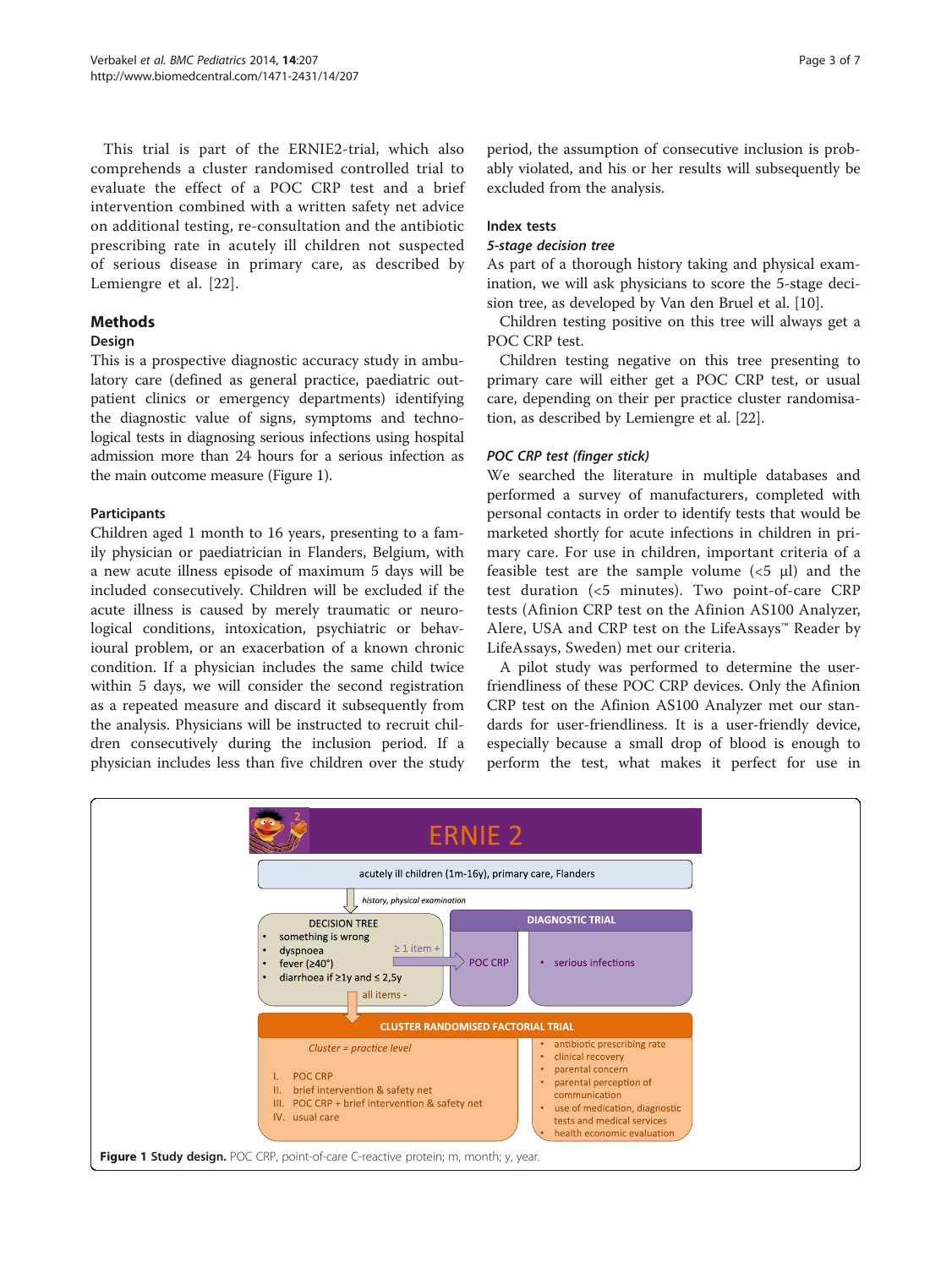children, and only two simple operations are needed to get the result (aspirating blood in the capillary, putting the cassette in the machine). In this pilot study, the analytical accuracy of the selected POC CRP device was also examined, demonstrating an agreement between the CRP test results on the Afinion AS100 Analyzer and the Cobas c702 (Roche Diagnostics, Switzerland) with a mean difference of 0.1% (95% CI: −17.6% to 17.4%) and perfect correlation  $(y = 1.01 \times -0.04)$  even at high CRP concentrations [\[23](#page-6-0)].

The Afinion™ CRP Test Cartridge consist of a 1.5 μL glass capillary to be filled with blood from a finger stick and a reagent container. First, the sample is automatically diluted with a liquid that also lyses the blood cells. Then, the sample mixture is aspirated through the membrane coated with anti-CRP antibodies, and all CRP in the sample is concentrated on this membrane. The conjugate solution containing anti-CRP antibodies labelled with ultra-small gold particles is then sucked through the membrane. The gold-antibody conjugate binds to the immobilized CRP on the membrane, which will turn red-brown. Excess gold-antibody conjugate is removed by a washing solution. The analyser measures the colour intensity of the membrane, which is proportional to the amount of CRP in the sample. The result is available within 4 minutes. The CRP measuring range is 5– 150 mg/L.

We will instruct all physicians to properly perform the POC CRP test. For internal quality control, a low and a high control positive will be measured at regular intervals to confirm the efficacy and correct performance of the test according to the manufacturer's instructions. The device distributor will provide technical assistance.

# Pulse oximetry

All physicians will be asked to measure pulse oximetry by means of a paediatric finger pulse oximeter (CMS50QA, Contec™ Medical Systems, China), provided for this trial, measuring oxygen saturation and pulse rate. A small-scale pilot study was performed to determine the appropriate age requirements for the device (above 3 years of age) and agreement with a large-size pulse oximeter.

# Outcome measures

# Primary outcome measure

1. Serious infections, defined as a hospital admission for more than 24 hours for any of these diagnoses:

- Sepsis (including bacteraemia) with a pathogenic bacteria isolated from a haemoculture as the reference standard
- Meningitis (viral or bacterial) with a positive lumbar puncture (pleocytosis in cerebrospinal fluid and

identification of a bacteria or a virus) as the reference standard

- Abscess with a positive culture as the reference standard
- Pneumonia (viral or bacterial) with an infiltrate seen on chest x-ray as the reference standard
- Osteomyelitis (pathogens from bone aspirate as the reference standard, or if unavailable with a MRI or bone scan suggestive for osteomyelitis)
- Cellulitis (acute suppurative inflammation of the subcutaneous tissues)
- Gastro-enteritis with dehydration
- Complicated urinary tract infection (positive urine culture  $(>10^5/ml$  pathogens of a single species) and systemic effects such as fever)
- Viral respiratory tract infections complicated by hypoxia (e.g. bronchiolitis)

If a serious infection occurs within 10 days after inclusion, it will be considered a consequence of the same illness episode. To ensure a firm definition of the outcome (a serious infection), the outcome will be measured through three strategies: (I) a thorough search of each child's electronic medical record at the hospitals within the referral region of the participating FP or paediatrician, (II) the results from interviewing the physician who included the child in the study, and finally (III) the results from the diary filled out by parents after consulting the FP, mentioning the date the child is no longer ill.

# Secondary outcome measure

1. Use of other diagnostic tests and medical services (including re-consultation).

# Sample size

Based on the binomial distribution, at an expected sensitivity of 97% with a minimal acceptable lower confidence limit of 85%, the minimal number of cases is 59, not taking into account the non-monotonic nature of power as a function of sample size due to discreteness of the binomial distribution [\[24](#page-6-0)]. The number of controls, derived through the formula  $N_{\text{controls}} = N_{\text{cases}}$  [(1-Prevalence)/ Prevalence], [\[25\]](#page-6-0) is 7316 at a prevalence of 0.8% and 6497 at a prevalence of 0.9%.

Considering the sample size calculation, we aimed to include 6500 children (in 88 general practices and 12 paediatric units), across Flanders, in urban and rural areas over a period of 12 months.

#### Implementation

#### Recruitment of physicians

We will compose a letter with a short description of the research and the (dis)advantages of participating, with the option to request further information. This letter will be distributed by email to all FPs known to the research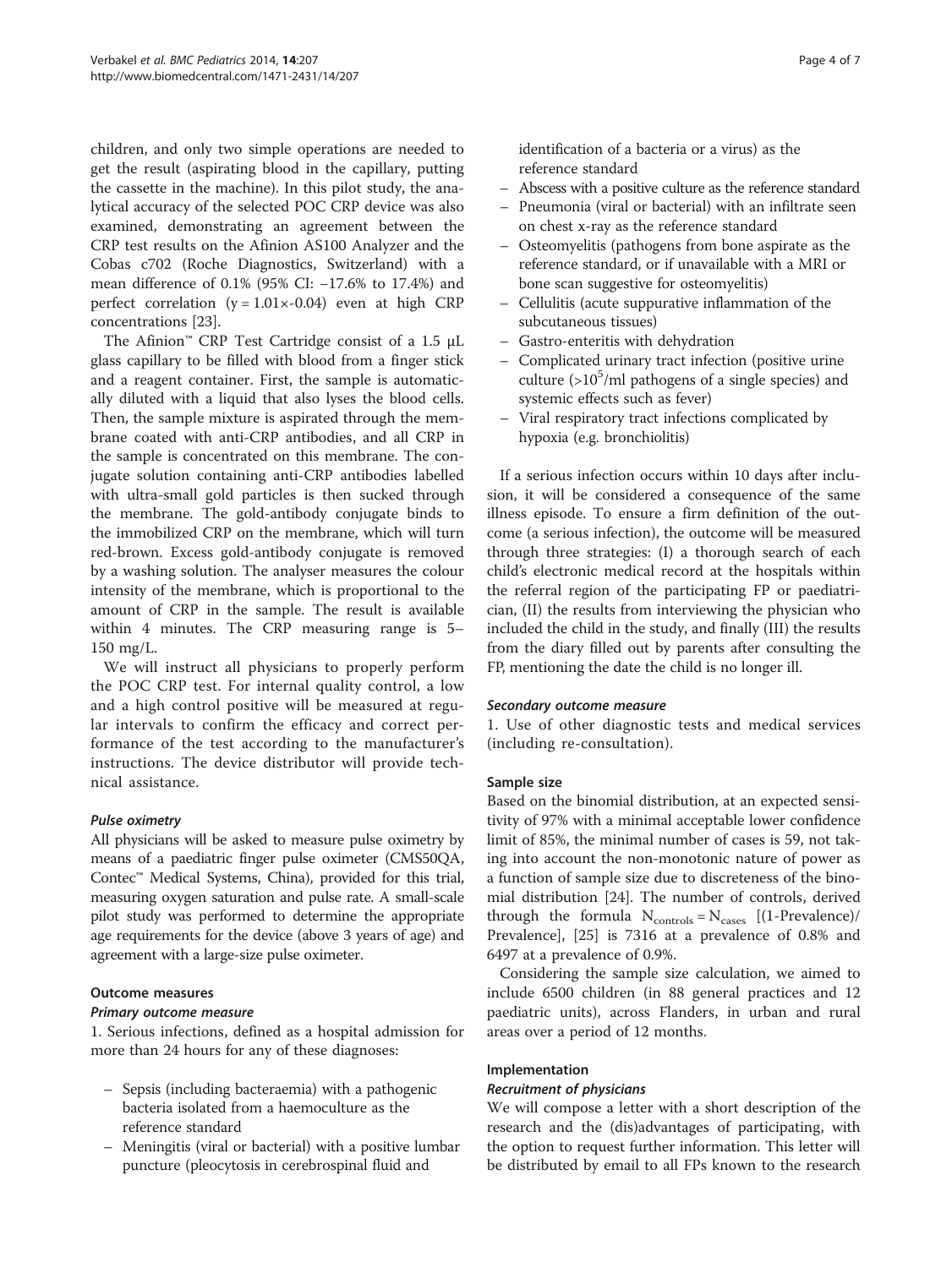partners trough personal and professional contacts. Interested family physicians (FPs) will be contacted and visited by the researchers to inform them more extensively about the trial. Participating FPs will complete a short questionnaire about practice characteristics. For more details about this questionnaire, we refer to Lemiengre et al. [[22](#page-6-0)]. After agreement to participate, all physicians will be visited and instructed on the inclusion process. At this point in time, we will inform the FPs about their allocation by the investigator. The step-bystep plan will be explained in detail. All FPs will get a demonstration to properly perform the POC CRP test.

We will ask the paediatricians involved in the project steering committee and their colleagues affiliated with a university hospital to participate in the study and include eligible children at the outpatient clinic, as well as the emergency department. We'll ask them to contact other interested colleagues affiliated with hospitals across Flanders, with a workload of acutely ill children similar or higher compared to the university hospitals. After agreement to participate, a meeting with all participating paediatricians will be organised to explain the trial in detail. All paediatricians will get a demonstration to perform the POC CRP test.

Parents will be informed through posters in the waiting room, as well as flyers, with a short comprehensible description of the background, aims and requirements to participate. Physicians will inform every eligible child and their parent(s), delivering an information leaflet and asking formally to participate. Parents and children from the age of 12 will sign a written informed consent form, with a permission to access the hospital medical record in case of a possible admission. We will provide adjusted information leaflets and consent forms for minors below and above 12 years of age.

We will ask physicians to perform a thorough history taking and physical examination of every child, registering items based on experience from previous research and clinical consensus of an international team of clinicians and researchers, [\[26\]](#page-6-0) such as measurement of the NICE traffic light system, the Yale Observation Scale, the 5-stage decision tree, and vital signs, such as a pulse oximetry [\[27-29](#page-6-0)].

The clinician will record the gathered data, preliminary diagnosis and planned actions (e.g. investigations, treatment or referral) on a case report form. Only parents of children attending a FP's office will complete a booklet, containing 4 surveys and a follow up diary. For more details about this booklet and the related procedures, we refer to Lemiengre et al. [[22\]](#page-6-0).

We will ask parents to send a text message to the investigators on the day the child is no longer sick. These children will automatically enter a prize draw and prices will be awarded monthly amongst these children.

# Follow-up

We intend to contact physicians at least on a monthly basis, via email, telephone or regular mail, as well as use occasional motivational gifts to remind them of this trial and encourage consecutive inclusions. A gift-savings system for physicians will be introduced with children toys for the doctor's waiting room.

If a physician is clearly not including children or violating the in- or exclusion criteria of this study, the trial will be discontinued in this practice and replaced by a new motivated practice willing to participate, with similar practice type and region.

# Collaborating organizations

The research partners are:

- The Department of General Practice, Faculty of Medicine, KU Leuven, in collaboration with the Clinical Department of Paediatrics, UZ Leuven
- The Department of Family Practice and Primary Health Care, Faculty of Medicine and Health Sciences, Ghent University, in collaboration with the Department of Paediatrics, UZ Gent.

# **Ethics**

The protocol of this study was approved by the Ethical Review Board of the University Hospitals/KU Leuven, under reference ML8601. All children's parents are requested to provide written informed consent. As soon as all hospitals within the referral region of all participating FPs are known, these centres will be submitted for formal approval by the coordinating and the local ethical review boards.

#### Statistical analysis

The data will be stored and analysed at two locations, KU Leuven and Ghent University, using Excel (Microsoft Corporation, Redmond, USA), Stata software (version 11.2; Stata Corp., College Station, TX, USA), SPSS (version 20; SPPS Inc., Chicago, Illinois, USA) and QSR NVivo version 10 (QSR International Pty Ltd, Melbourne, Australia).

The diagnostic accuracy of the 5-stage decision tree will be tested and reported in sensitivity, specificity, positive and negative likelihood ratios, and positive and negative predictive values with their 95% confidence intervals (CI). Whenever possible, Receiver Operating Characteristic (ROC) curves will be plotted in order to identify the optimal cut-off value, as well as forest and dumbbell plots of positive and negative predictive value for presentational purposes [\[4](#page-6-0)]. The value of the POC CRP test and the pulse oximetry will each be added to the 5-stage decision tree and compared to the results of the 5-stage decision tree alone, to determine the added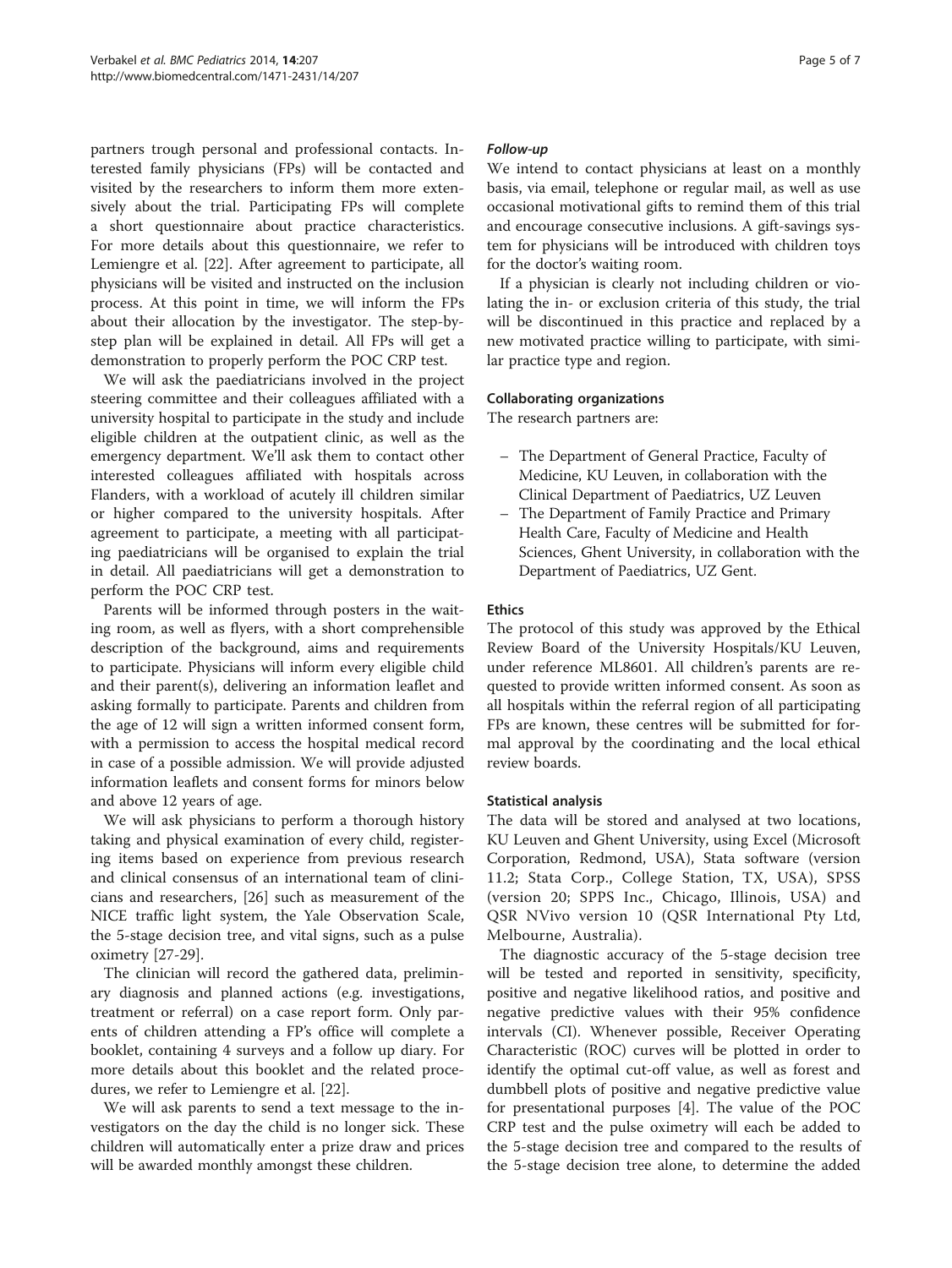value of the selected technology. New diagnostic algorithms will be constructed through Classification and Regression Tree and multiple logistic regression analysis, while accounting for all clinically plausible interactions, resulting in a new multivariable model. Goodness-of-fit and discrimination testing will be performed, as well as regression diagnostics to look for individuals with excessive influence on the model.

We will compare the use of additional diagnostic tests, medical services and re-consultation between children who always get a POC CRP test, and children who only get a POC CRP test after a positive result on the decision tree. We will balance the costs and benefits of this intervention.

#### Discussion

Feverish illness is the most common reason for encounter of children attending ambulatory care. In contrast, serious infections are rare in children in developed countries, but associated with considerable morbidity and mortality.

Those few children with a SI can present at an early stage when the severity of the infection is not yet apparent. A faster and more accurate recognition of serious diseases could prevent unnecessary investigations, referrals, treatments and hospitalisations in children without serious illness. On the other hand, children with apparent signs of a life-threatening serious infection should immediately be referred to or seen at the ED or an urgent-access paediatric clinic. Unnecessary delay of adequate treatment and management decisions should be avoided in these children.

Signs and symptoms are the first information to support clinical decision making in primary care [\[30](#page-6-0)]. Parental concern is an important predictor of SI, as well as the clinician's feeling that "something is wrong" (gut feeling) [\[10](#page-6-0)]. Other red flags, such as cyanosis, rapid breathing, poor peripheral circulation, meningeal irritation and petechial rash have been shown to increase the likelihood of a serious infection in ill children [[4\]](#page-6-0).

Blood tests are only rarely performed in acutely ill children in primary care, due to the need to make management decisions prior to the availability of test results. Very little research has been performed in ambulatory care and none of it in primary care specifically. However, a role has been put out for CRP and procalcitonin to rule out serious infections [[15\]](#page-6-0).

POC tests enable physicians to adjust their management according to the immediate test results. They are minimally invasive, and thus relevant in paediatric care.

Research is needed to further inform clinicians and parents. Triage, face-to-face assessment in primary care, as well as evaluating clinical features, laboratory tests and safety netting, needs to be further examined [\[30](#page-6-0)].

To our knowledge, this is the first large-scale trial, investigating the (added) value of POC CRP in addition to clinical features in identifying serious infections in acutely ill children in ambulatory care, including general practice, paediatric outpatient clinics and hospital emergency departments.

Currently, no reliable cut-offs for CRP are known to differentiate between viral and bacterial causes of acute infection in children, nor for referral or discriminating between serious infections and self-limiting disorders. Therefore, physicians did not receive any guidance on the interpretation of the CRP results. Furthermore, we did not impose any restriction on the physicians' care concerning treatment, additional testing, referral or hospital admission.

The main challenges of this project will be recruitment of study participants, avoidance of non-consecutive inclusions, and verification of the outcome measures. To ensure sufficient recruitment, several reminders through various ways and small presents for all participating physicians will be provided, endorsed by a personal approach. We also made sure to use very small finger-stick devices which cause only very limited pain or discomfort to the children, which were subsequently rewarded with a small present (finger-puppet). If a physician includes less than five children over the study period, the assumption of consecutive inclusion is probably violated, and his or her results will be excluded from the analysis.

To ensure a firm definition of the serious infections, the outcome was measured through three different strategies, which is the clinically sensible thing to do.

In diagnostic accuracy studies with low prevalence of the target condition, it is often difficult to calculate the required sample size with sufficient power. A recent developed nomogram to calculate sample size in diagnostic studies was not useful, because prevalences below 1% were not computed in the nomogram [\[31](#page-6-0)].

We aim to improve detection of SI, and present a practical tool for diagnostic triage of these children in primary care. We also aim to reduce the number of investigations and admissions in children with non-serious infections.

#### Abbreviations

SI: Serious infections; POC: Point-of-care; CRP: C-reactive protein; PCT: Procalcitonin; FP: Family physician; ED: Emergency department; ROC: Receiver operating characteristic.

#### Competing interests

All authors declare they have no competing interests. The study sponsor had no role in study design, in the collection, analysis, or interpretation of data, in the writing of the report, or in the decision to submit the paper for publication.

#### Authors' contributions

JV and ML were joint first authors. JV, ML, ADS, FB conceived the study. JV drafted this report and ML, TDB, ADS, DB, BA and FB co-drafted the report, and commented on it. All authors have read and approved the final manuscript.